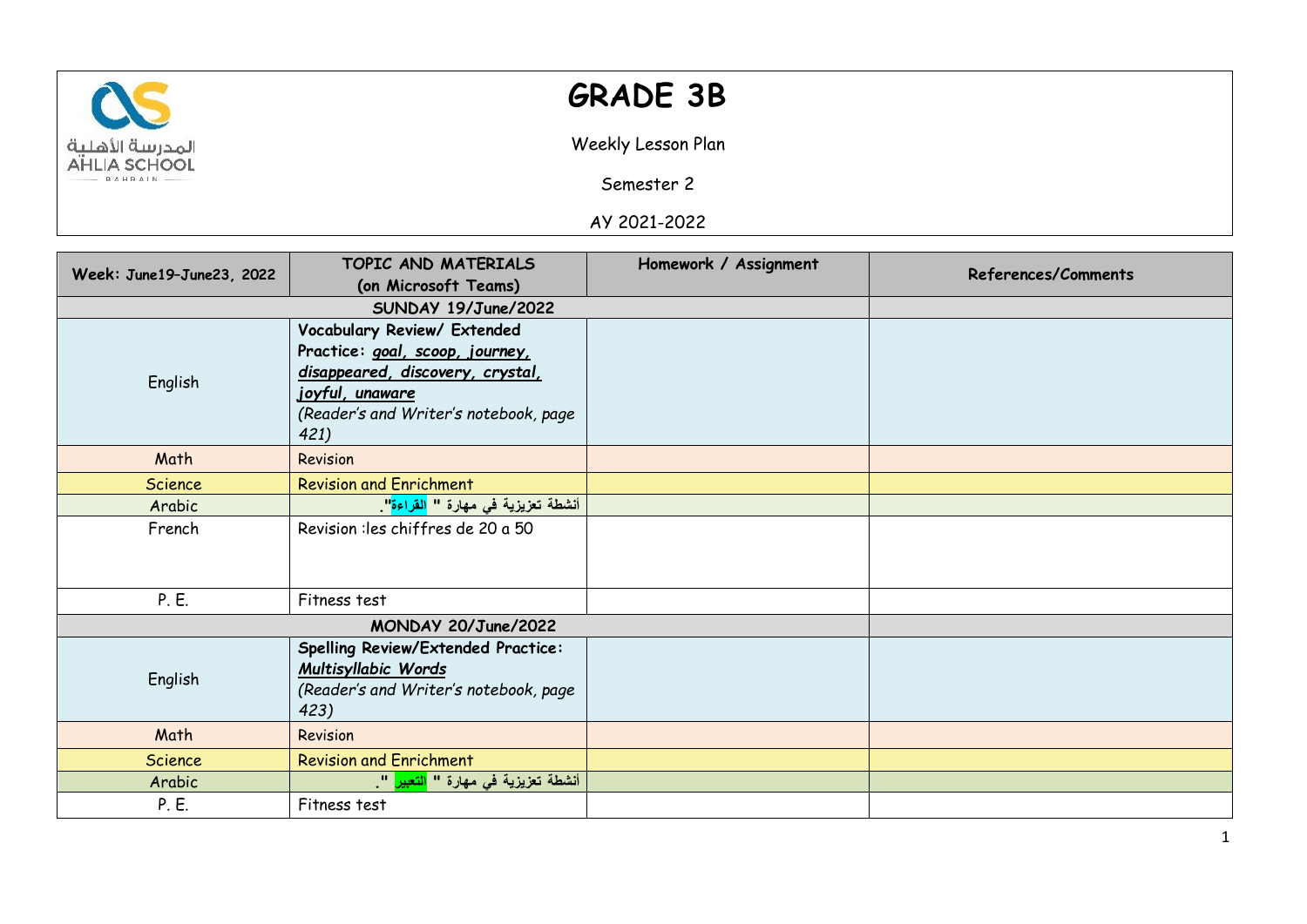| ICT                    | Unit5: My first presentation                                                                                                            |                               |
|------------------------|-----------------------------------------------------------------------------------------------------------------------------------------|-------------------------------|
|                        | Lesson12: Create my own presentation                                                                                                    |                               |
|                        | TUESDAY 21/June/2022                                                                                                                    |                               |
| English                | <b>Grammar/ Extended Practice:</b><br>Commas<br>(Reader's and Writer's notebook, page<br>422)                                           |                               |
| Math                   | Revision                                                                                                                                |                               |
| <b>Science</b>         | <b>Revision and Enrichment</b>                                                                                                          |                               |
| Arabic                 | أنشطة تعزيزية في " القواعد النَّ َحوية".                                                                                                |                               |
| <b>Islamic Studies</b> | تلاوة القرآن الكريم<br>(تلاوة سورة الأعلى(الآيات 1-10<br>صفحة :36                                                                       |                               |
| S. T. E. A. M.         | <b>Charades</b><br>Whole class game<br><b>Note:</b> Please bring in the STEAM<br>Notebooks - which will be<br>collected by the teacher. | -HAPPY-<br>SUMMER<br>HOLIDAYS |
|                        | WEDNESDAY 22/June/2022                                                                                                                  |                               |
| English                | Extensive Lesson Recall: Unit<br>Review, group competitions,<br>individual activity                                                     |                               |
| Math                   | Revision                                                                                                                                |                               |
| <b>Science</b>         | <b>Revision and Enrichment</b>                                                                                                          |                               |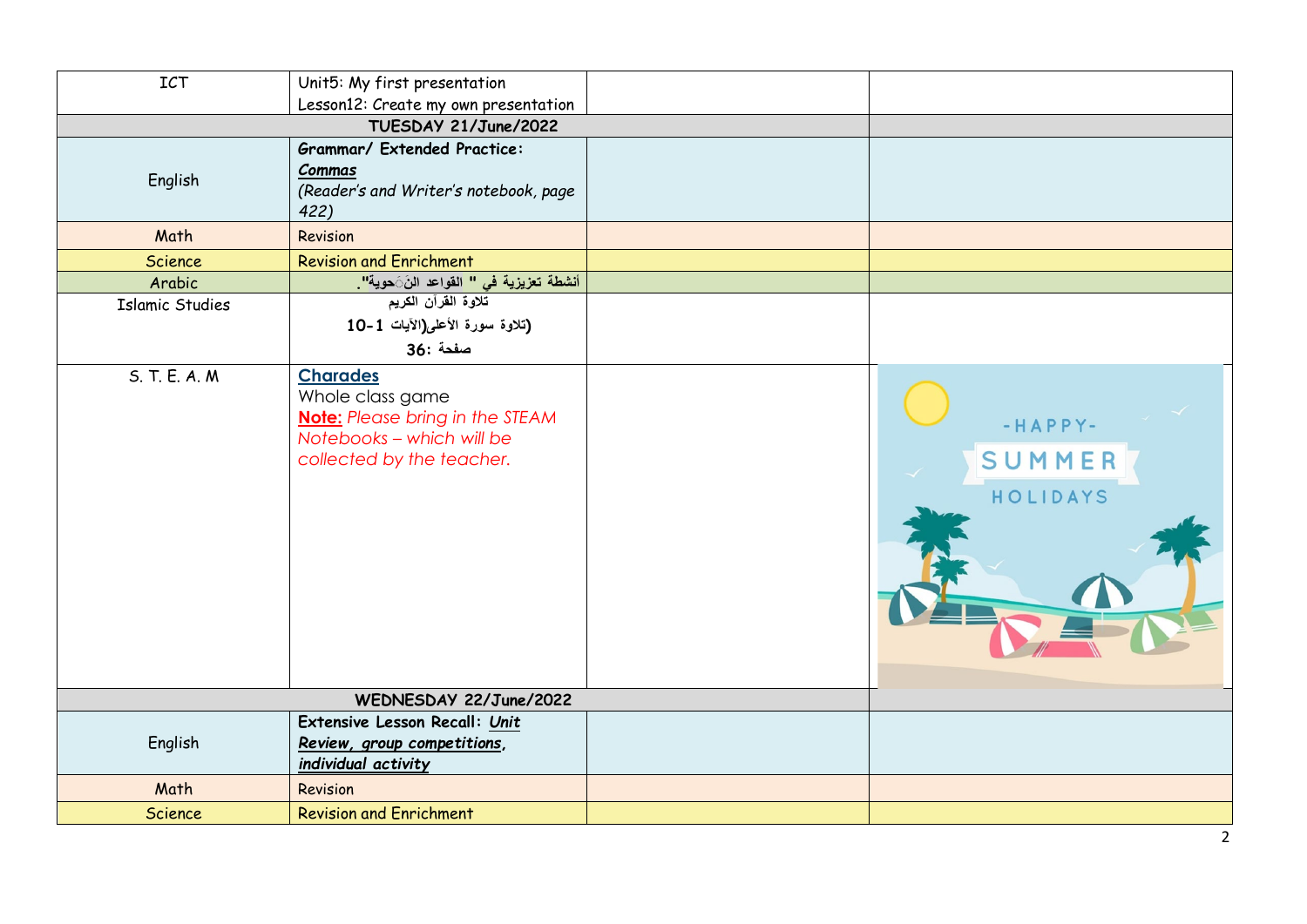| Arabic                | أنشطة تعزيزية في مهارة " <mark>الإملاء"</mark>                                                                                    |                                                                                                                                                                                                                                                                                                                                                                                                                                                                                                                                                             |
|-----------------------|-----------------------------------------------------------------------------------------------------------------------------------|-------------------------------------------------------------------------------------------------------------------------------------------------------------------------------------------------------------------------------------------------------------------------------------------------------------------------------------------------------------------------------------------------------------------------------------------------------------------------------------------------------------------------------------------------------------|
| <b>Social Studies</b> | التربية للمواطنة<br>تراث بلادي الوطني<br>ص: 32                                                                                    | أولياء الأمور الأفاضل<br>تعزيزا للرؤى والمساعى الحثيثة التي تبذلها المدرسة الأهلية، والتي<br>ترتكز على تثبيت روابط الولاء والانتماء التي تربط الطلبة<br>بمجتمعهم المحلي وتعزز روابط المواطنة لديهم، ارتأينا لاستثمار<br>الموقف التعليمي يوم  الموافق  والذي يتزامن مع سير<br>مجريات الدرس المقرر (تراث بلادي الوطني) في تعزيز الهوية<br>الوطنية<br>لذا يرجى التكرم -في حال الرغبة- بحث أبنائنا الطلبة على ارتداء<br>الزي الشعبي وإحضار أدوات قديمة أو ألعاب شعبية، وذلك لدعم<br>مهارة التحدث الشفوي والعرض في أثناء التعريف بالأدوات.<br>شاكرين حسن تعاونكم |
| Music                 | Performing.<br><b>Musical Games</b>                                                                                               |                                                                                                                                                                                                                                                                                                                                                                                                                                                                                                                                                             |
| French                | Revision : les chiffres de 20 a 50                                                                                                | mces                                                                                                                                                                                                                                                                                                                                                                                                                                                                                                                                                        |
|                       | THURSDAY 23/June/2022                                                                                                             |                                                                                                                                                                                                                                                                                                                                                                                                                                                                                                                                                             |
| English               | Extensive Lesson Recall: Unit<br>Review, group competitions,<br>individual activity<br>* English In-class Recognition<br>Ceremony |                                                                                                                                                                                                                                                                                                                                                                                                                                                                                                                                                             |